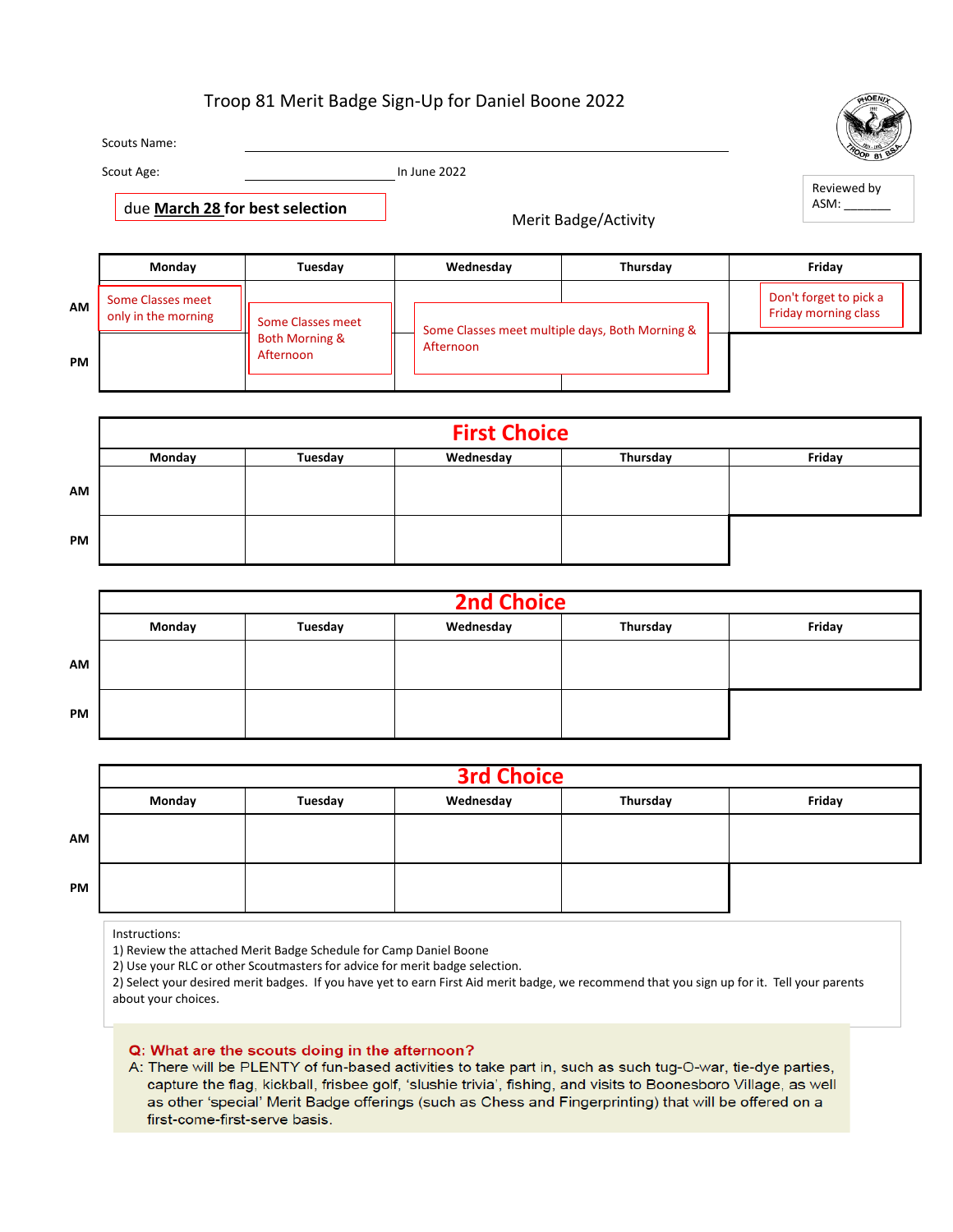

## Camp Daniel Boone

|                              | <b>FULL DAY CLASSES</b>        |                    |                        | <b>HALF DAY CLASSES</b> |                    |                    |                    |                    |                           |                 |                  |
|------------------------------|--------------------------------|--------------------|------------------------|-------------------------|--------------------|--------------------|--------------------|--------------------|---------------------------|-----------------|------------------|
|                              | Run from 9am - 12pm; 2pm - 5pm |                    | Run from 9am - 12:00pm |                         |                    |                    |                    |                    |                           |                 |                  |
|                              | <b>MON</b>                     | <b>TUES</b>        | <b>WED</b>             | <b>THUR</b>             | M AM               | TU AM              | W AM               | <b>TH AM</b>       | F AM                      | Age Req.        | <b>Class Fee</b> |
| <b>CLIMBING</b>              | $\pmb{\mathsf{X}}$             |                    |                        | $\mathsf{X}$            |                    |                    |                    |                    |                           | 13              | <b>None</b>      |
| <b>C.O.P.E.</b>              | $\pmb{\mathsf{X}}$             | $\pmb{\mathsf{X}}$ | $\pmb{\mathsf{X}}$     | $\mathsf X$             |                    |                    |                    |                    |                           | <b>All Ages</b> | <b>None</b>      |
| <b>ECOLOGY</b>               |                                |                    |                        |                         |                    |                    |                    |                    |                           |                 |                  |
| <b>Environmental Science</b> | X                              | $\pmb{\mathsf{X}}$ | X                      | $\pmb{\times}$          |                    |                    |                    |                    |                           | 14              | <b>None</b>      |
| Fish/Wildlife Mgmt.          |                                |                    |                        |                         |                    |                    |                    | $\pmb{\times}$     | $\pmb{\mathsf{X}}$        | <b>All Ages</b> | <b>None</b>      |
| Fishing <sup>^</sup>         | $\mathsf X$                    | $\pmb{\mathsf{X}}$ |                        | $\mathsf X$             |                    |                    |                    |                    |                           | <b>All Ages</b> | <b>None</b>      |
| Forestry*                    |                                |                    |                        |                         |                    | $\mathsf{X}$       | $\pmb{\mathsf{X}}$ | $\mathsf{X}$       |                           | <b>All Ages</b> | \$5              |
| Geology                      |                                |                    |                        |                         | $\pmb{\mathsf{X}}$ |                    | X                  |                    | $\pmb{\mathsf{X}}$        | <b>All Ages</b> | <b>None</b>      |
| Insect Study^                |                                |                    |                        |                         | $\pmb{\mathsf{X}}$ |                    |                    |                    | $\pmb{\mathsf{X}}$        | <b>All Ages</b> | <b>None</b>      |
| <b>Mammal Study</b>          |                                |                    |                        |                         |                    | $\pmb{\mathsf{X}}$ | $\pmb{\mathsf{X}}$ |                    | $\pmb{\mathsf{X}}$        | <b>All Ages</b> | <b>None</b>      |
| <b>GOIN' GREAT</b>           |                                |                    |                        |                         |                    |                    |                    |                    |                           |                 |                  |
| <b>SESSION A</b>             | $\pmb{\mathsf{X}}$             |                    |                        |                         |                    |                    |                    |                    | <b>HIKE</b>               | <b>All Ages</b> | <b>None</b>      |
| <b>SESSION B</b>             |                                |                    |                        | $\pmb{\mathsf{X}}$      |                    |                    |                    |                    | <b>HIKE</b>               | <b>All Ages</b> | <b>None</b>      |
| <b>HANDICRAFT</b>            |                                |                    |                        |                         |                    |                    |                    |                    |                           |                 |                  |
| Art^                         |                                |                    |                        |                         | $\mathsf{x}$       | $\mathsf{X}$       | $\pmb{\mathsf{X}}$ | $\mathsf{X}$       | $\mathsf{X}$              | <b>All Ages</b> | \$20             |
| <b>Basketry</b>              |                                |                    |                        |                         | $\pmb{\mathsf{X}}$ |                    | X                  |                    |                           | <b>All Ages</b> | \$20             |
| <b>Indian Lore</b>           |                                |                    |                        |                         |                    | $\pmb{\mathsf{X}}$ |                    | $\pmb{\mathsf{X}}$ | $\pmb{\mathsf{X}}$        | <b>All Ages</b> | \$20             |
| Leatherwork                  |                                |                    |                        |                         | $\pmb{\mathsf{X}}$ | $\pmb{\mathsf{X}}$ | $\pmb{\times}$     | $\mathsf{x}$       | $\pmb{\mathsf{X}}$        | <b>All Ages</b> | \$20             |
| Woodcarving^                 |                                |                    |                        |                         | $\pmb{\mathsf{X}}$ | $\mathsf{x}$       | $\pmb{\mathsf{X}}$ | $\mathsf{X}$       | $\pmb{\mathsf{X}}$        | <b>All Ages</b> | \$25             |
| <b>LEADERSHIP</b>            |                                |                    |                        |                         |                    |                    |                    |                    |                           |                 |                  |
| Cit. in the Nation^          |                                |                    |                        |                         |                    | $\mathsf{X}$       | $\mathsf{X}$       | $\mathsf{X}$       | $\boldsymbol{\mathsf{X}}$ | 15              | <b>None</b>      |
| Cit. in the World^           |                                |                    |                        |                         |                    | X                  | X                  | $\boldsymbol{X}$   | $\boldsymbol{\mathsf{X}}$ | 15              | <b>None</b>      |
| Communications <sup>^</sup>  |                                |                    |                        |                         |                    | $\pmb{\mathsf{X}}$ | $\pmb{\mathsf{X}}$ | $\pmb{\times}$     | $\pmb{\mathsf{X}}$        | 15              | <b>None</b>      |
| Public Health^               |                                |                    |                        |                         | $\mathsf{X}^-$     |                    | $\mathsf X$        |                    |                           | <b>All Ages</b> | <b>None</b>      |
| Music/Theater^               | $\bar{\mathsf{X}}$             |                    |                        |                         |                    |                    |                    |                    |                           | <b>All Ages</b> | <b>None</b>      |
| <b>Public Speaking</b>       |                                |                    |                        |                         | $\mathsf X$        | $\mathsf X$        |                    |                    | $\mathsf{X}$              | <b>All Ages</b> | None             |
| Salesmanship                 |                                |                    |                        |                         | $\pmb{\mathsf{X}}$ |                    |                    | $\mathsf{X}$       |                           | 13              | \$10             |
| <b>SCOUTCRAFT</b>            |                                |                    |                        |                         |                    |                    |                    |                    |                           |                 |                  |
| Camping^                     | $\pmb{\mathsf{X}}$             | $\pmb{\mathsf{X}}$ | $\pmb{\mathsf{X}}$     | $\mathsf X$             |                    |                    |                    |                    |                           | <b>All Ages</b> | <b>None</b>      |
| Cooking^                     | $\pmb{\mathsf{X}}$             | $\mathsf X$        | $\mathsf X$            | $\mathsf X$             |                    |                    |                    |                    |                           | 14              | \$15             |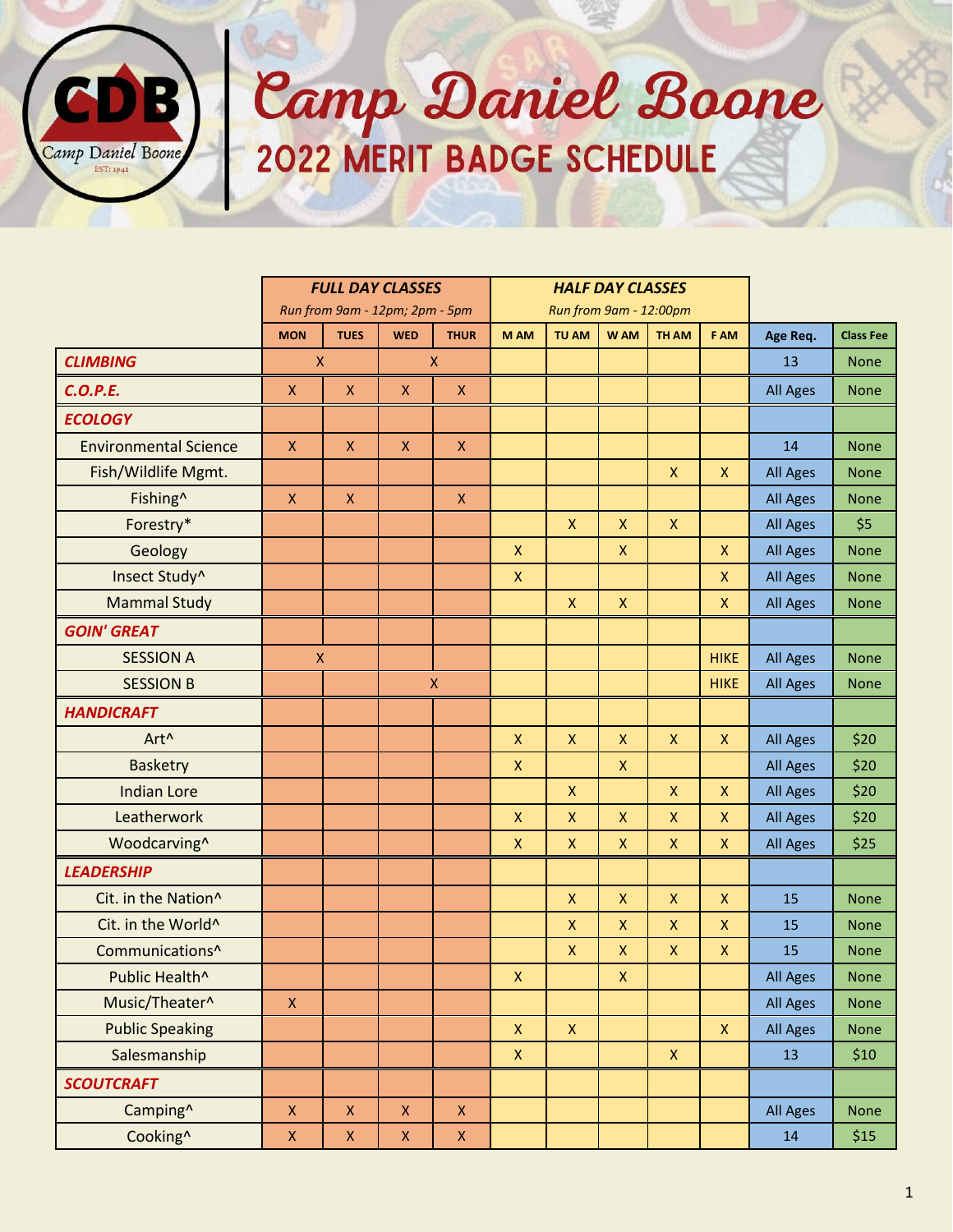| Emergency Prep.^                     | $\pmb{\mathsf{X}}$                | X                        | $\pmb{\mathsf{X}}$                | $\pmb{\mathsf{X}}$ |                    |                    |                    |                    |                           | 13              | <b>None</b> |
|--------------------------------------|-----------------------------------|--------------------------|-----------------------------------|--------------------|--------------------|--------------------|--------------------|--------------------|---------------------------|-----------------|-------------|
| First Aid^                           | $\pmb{\mathsf{X}}$                | X                        | $\pmb{\times}$                    | X                  |                    |                    |                    |                    |                           | <b>All Ages</b> | <b>None</b> |
| Geocaching^                          | $\pmb{\mathsf{X}}$                | X                        | $\pmb{\mathsf{X}}$                | $\pmb{\mathsf{X}}$ |                    |                    |                    |                    |                           | <b>All Ages</b> | <b>None</b> |
| Orienteering^                        | $\pmb{\mathsf{X}}$                | X                        | $\pmb{\mathsf{X}}$                | $\pmb{\mathsf{X}}$ |                    |                    |                    |                    |                           | <b>All Ages</b> | <b>None</b> |
| Pioneering                           | $\mathsf X$                       | X                        | $\pmb{\mathsf{X}}$                | $\pmb{\times}$     |                    |                    |                    |                    |                           | 14              | <b>None</b> |
| Search/Rescue                        | $\pmb{\mathsf{X}}$                | $\pmb{\mathsf{X}}$       | $\mathsf{X}$                      | $\pmb{\mathsf{X}}$ |                    |                    |                    |                    |                           | 13              | <b>None</b> |
| Wilderness Survival*^                | $\pmb{\mathsf{X}}$                | X                        | $\pmb{\mathsf{X}}$                | X                  |                    |                    |                    |                    |                           | 12              | <b>None</b> |
| <b>SHOOTING SPORTS</b>               |                                   |                          |                                   |                    |                    |                    |                    |                    |                           |                 |             |
| Archery                              | $\mathsf X$                       | X.                       | $\pmb{\times}$                    | $\pmb{\times}$     |                    |                    |                    |                    |                           | <b>All Ages</b> | \$10        |
| Rifle                                | $\pmb{\mathsf{X}}$                | X                        | $\pmb{\mathsf{X}}$                | $\pmb{\mathsf{X}}$ |                    |                    |                    |                    |                           | <b>All Ages</b> | \$20        |
| Shotgun                              | $\mathsf X$                       | X                        | $\pmb{\mathsf{X}}$                | $\pmb{\times}$     |                    |                    |                    |                    |                           | 13              | \$30        |
| S.T.E.M.                             |                                   |                          |                                   |                    |                    |                    |                    |                    |                           |                 |             |
| Archaeology                          | $\mathsf X$                       | $\pmb{\mathsf{X}}$       |                                   |                    |                    |                    |                    |                    |                           | <b>All Ages</b> | <b>None</b> |
| Architecture                         |                                   |                          |                                   |                    |                    |                    | $\mathsf{x}$       | $\mathsf{X}$       |                           | <b>All Ages</b> | <b>None</b> |
| Chemistry^                           |                                   |                          |                                   |                    | $\mathsf{X}$       |                    | $\pmb{\mathsf{X}}$ | $\pmb{\mathsf{X}}$ | $\pmb{\mathsf{X}}$        | <b>All Ages</b> | <b>None</b> |
| Digital Technology^                  |                                   |                          |                                   |                    | $\pmb{\mathsf{X}}$ | $\mathsf{X}$       |                    |                    |                           | <b>All Ages</b> | <b>None</b> |
| <b>Electricity &amp; Electronics</b> |                                   | $\pmb{\mathsf{X}}$       |                                   | $\pmb{\times}$     |                    |                    |                    |                    |                           | <b>All Ages</b> | <b>None</b> |
| Nuclear Science^                     |                                   |                          |                                   |                    |                    |                    | $\mathsf{x}$       | $\mathsf{x}$       | $\mathsf{x}$              | <b>All Ages</b> | <b>None</b> |
| Photography                          |                                   |                          |                                   |                    | $\mathsf{X}$       |                    | $\pmb{\mathsf{X}}$ |                    | $\boldsymbol{\mathsf{X}}$ | <b>All Ages</b> | <b>None</b> |
| <b>Railroading (9am Session)</b>     |                                   |                          |                                   |                    |                    |                    |                    | $\mathsf{X}$       |                           | <b>All Ages</b> | <b>None</b> |
| Railroading (2pm Session)            |                                   |                          |                                   |                    |                    |                    |                    | $\mathsf{X}$       |                           | <b>All Ages</b> | <b>None</b> |
| <b>Robotics</b>                      |                                   | $\pmb{\mathsf{X}}$       | $\pmb{\mathsf{X}}$                | $\pmb{\times}$     |                    |                    |                    |                    |                           | <b>All Ages</b> | <b>None</b> |
| Signs, Signals & Codes               | $\pmb{\mathsf{X}}$                | X                        |                                   |                    |                    |                    |                    |                    |                           | <b>All Ages</b> | <b>None</b> |
| <b>Space Exploration</b>             | $\pmb{\mathsf{X}}$                | $\pmb{\mathsf{X}}$       |                                   |                    |                    |                    |                    |                    |                           | <b>All Ages</b> | \$20        |
| <b>STOCKTON FARMS</b>                |                                   |                          |                                   |                    |                    |                    |                    |                    |                           |                 |             |
| <b>Animal Science</b>                |                                   | Tues. and Thurs., 7-9 pm |                                   |                    |                    |                    |                    |                    |                           | <b>All Ages</b> | *\$60       |
| Horsemanship                         | Mon. and Wed., 7-9 pm             |                          |                                   |                    |                    |                    |                    |                    |                           | All Ages        | *\$60       |
| <b>WATERFRONT</b>                    |                                   |                          |                                   |                    |                    |                    |                    |                    |                           |                 |             |
| BSA Lifeguard^                       | $\pmb{\times}$                    |                          |                                   |                    |                    |                    |                    |                    | 15                        | <b>None</b>     |             |
| Canoeing <sup>^</sup>                | $\mathsf X$                       |                          | $\mathsf X$                       |                    |                    |                    |                    |                    |                           | <b>All Ages</b> | <b>None</b> |
| Kayaking^                            |                                   | $\mathsf X$              |                                   | $\mathsf X$        |                    |                    |                    |                    |                           | 14              | <b>None</b> |
| Lifesaving^                          | $\pmb{\mathsf{X}}$<br>$\mathsf X$ |                          |                                   |                    |                    |                    |                    |                    | 14                        | <b>None</b>     |             |
| Rowing <sup>^</sup>                  |                                   |                          | $\mathsf X$<br>$\pmb{\mathsf{X}}$ |                    |                    |                    | <b>All Ages</b>    | <b>None</b>        |                           |                 |             |
| Swimming (Session A, 2pm)^           |                                   |                          |                                   |                    |                    | $\pmb{\mathsf{X}}$ |                    |                    |                           | <b>All Ages</b> | None        |
| Swimming (Session B, 2pm)^           |                                   |                          |                                   |                    |                    |                    |                    | $\mathsf X$        |                           | <b>All Ages</b> | None        |

\* Horsemanship and Animal Science Merit Badges are taught off-site at Stockton Farms. You can take both Merit Badge classes for a package cost of \$100, or \$60 for either individual class.

\* Wilderness Survival has an overnight requirement- **please see MB Registration FAQs (page 4) for more information.**

\* All Forestry Classes will attend a fieldtrip to the Cradle of Forestry on Thursday afternoon (2-4 pm). Scouts taking this class should leave their Thursday afternoon schedules open so they can attend the fieldtrip. Cost is \$5 at the door.

^ This class has at least one prerequisite- **please see Prerequisite List (page 7) for more information.**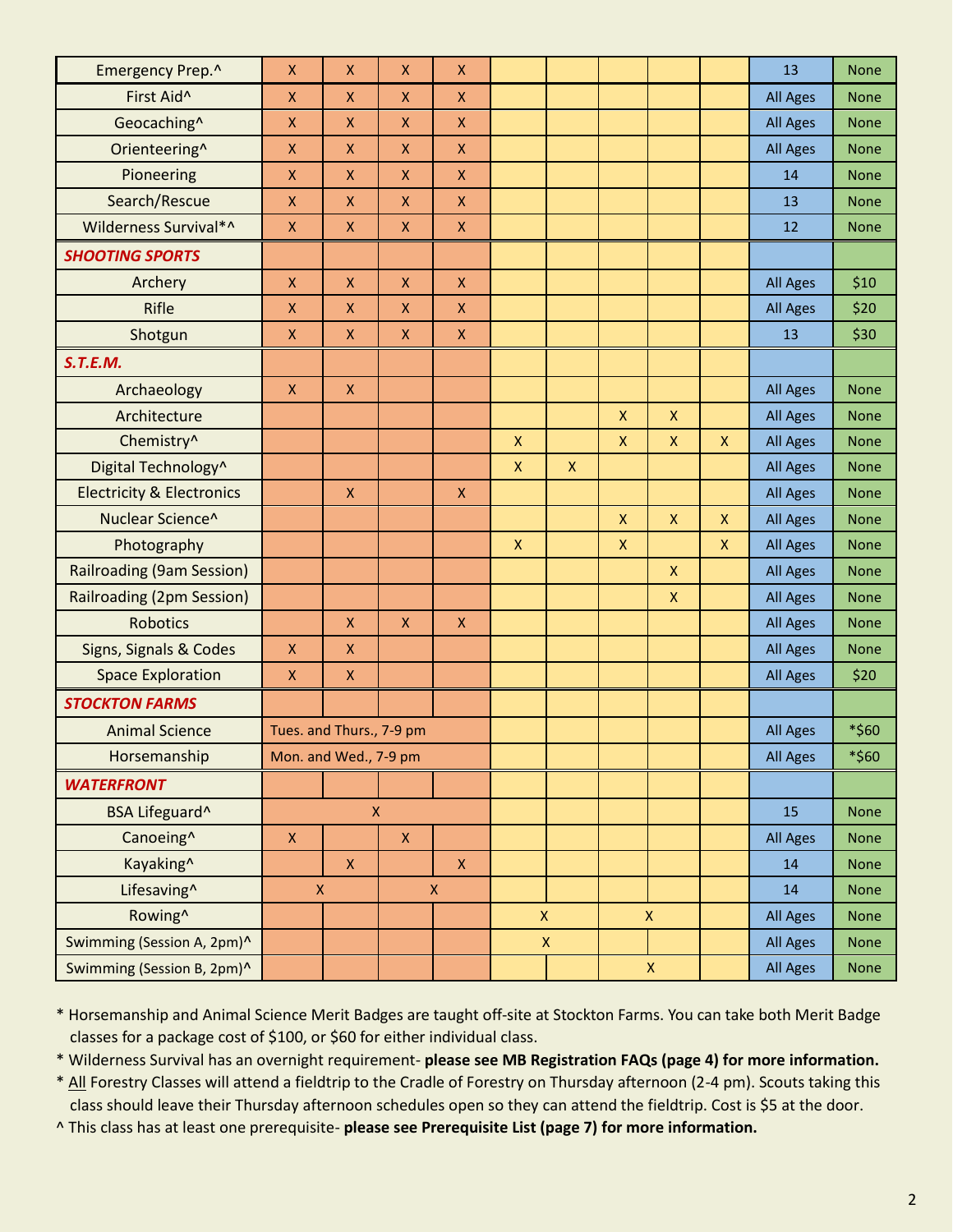

## Camp Daniel Boone **MERIT BADGE PREREQUISITES**

**The following requirements cannot be completed at summer camp and should be completed by Scouts, if possible, prior to arriving at Camp Daniel Boone.** If a Scout completes any prerequisites before their trip to summer camp, they will need to bring a proof of completion in the form of a note from their Scoutmaster stating the requirements completed, with a signature. If a Scout is unable to complete the prerequisites listed for a class, they will simply receive partial credit for the Merit Badge until they check off the prerequisites, which can be completed after summer camp, if necessary.

|                                  | <b>PREREQUISITES</b>                                                                                                          | <b>THINGS TO BRING</b>                                                                                         |  |  |
|----------------------------------|-------------------------------------------------------------------------------------------------------------------------------|----------------------------------------------------------------------------------------------------------------|--|--|
| <b>CLIMBING</b>                  | None!                                                                                                                         | N/A                                                                                                            |  |  |
| <b>C.O.P.E.</b>                  | None!                                                                                                                         | N/A                                                                                                            |  |  |
| <b>ECOLOGY</b>                   |                                                                                                                               |                                                                                                                |  |  |
| <b>Environmental Science</b>     | None!                                                                                                                         | Notebook, writing utensil                                                                                      |  |  |
| Fish/Wildlife Mgmt.              | None!                                                                                                                         | Notebook, writing utensil                                                                                      |  |  |
| <b>Fishing</b>                   | Requirements 9, 10 (can be<br>completed at Camp, if the fish are<br>biting and your troop is prepared to<br>have a fish fry!) | Optional: Fishing rod, bait, tackle                                                                            |  |  |
| Forestry                         | None!                                                                                                                         | N/A                                                                                                            |  |  |
| Geology                          | None!                                                                                                                         | N/A                                                                                                            |  |  |
| <b>Insect Study</b>              | <b>Requirement 9</b>                                                                                                          | Notebook, writing utensil                                                                                      |  |  |
| <b>Mammal Study</b>              | None!                                                                                                                         | N/A                                                                                                            |  |  |
| <b>GOIN' GREAT</b>               |                                                                                                                               |                                                                                                                |  |  |
| <b>SESSION A</b>                 | None!                                                                                                                         | N/A                                                                                                            |  |  |
| <b>SESSION B</b>                 | None!                                                                                                                         | N/A                                                                                                            |  |  |
| <b>HANDICRAFT</b>                |                                                                                                                               |                                                                                                                |  |  |
| Art                              | <b>Requirement 6</b>                                                                                                          | N/A                                                                                                            |  |  |
| <b>Basketry</b>                  | None!                                                                                                                         | N/A                                                                                                            |  |  |
| <b>Indian Lore</b>               | None!                                                                                                                         | N/A                                                                                                            |  |  |
| Leatherwork                      | None!                                                                                                                         | N/A                                                                                                            |  |  |
| Woodcarving                      | <b>Totin' Chip</b>                                                                                                            | Please bring proof of Totin' Chip completion to<br>class!                                                      |  |  |
| <b>LEADERSHIP</b>                |                                                                                                                               |                                                                                                                |  |  |
| <b>Citizenship in the Nation</b> | Requirement 2, 3 (can be completed<br>at Camp but may be difficult due to<br>limited internet access)                         | Notebook, writing utensil, name & contact info for<br>the Scout's US Senators and<br>Congressman/Congresswoman |  |  |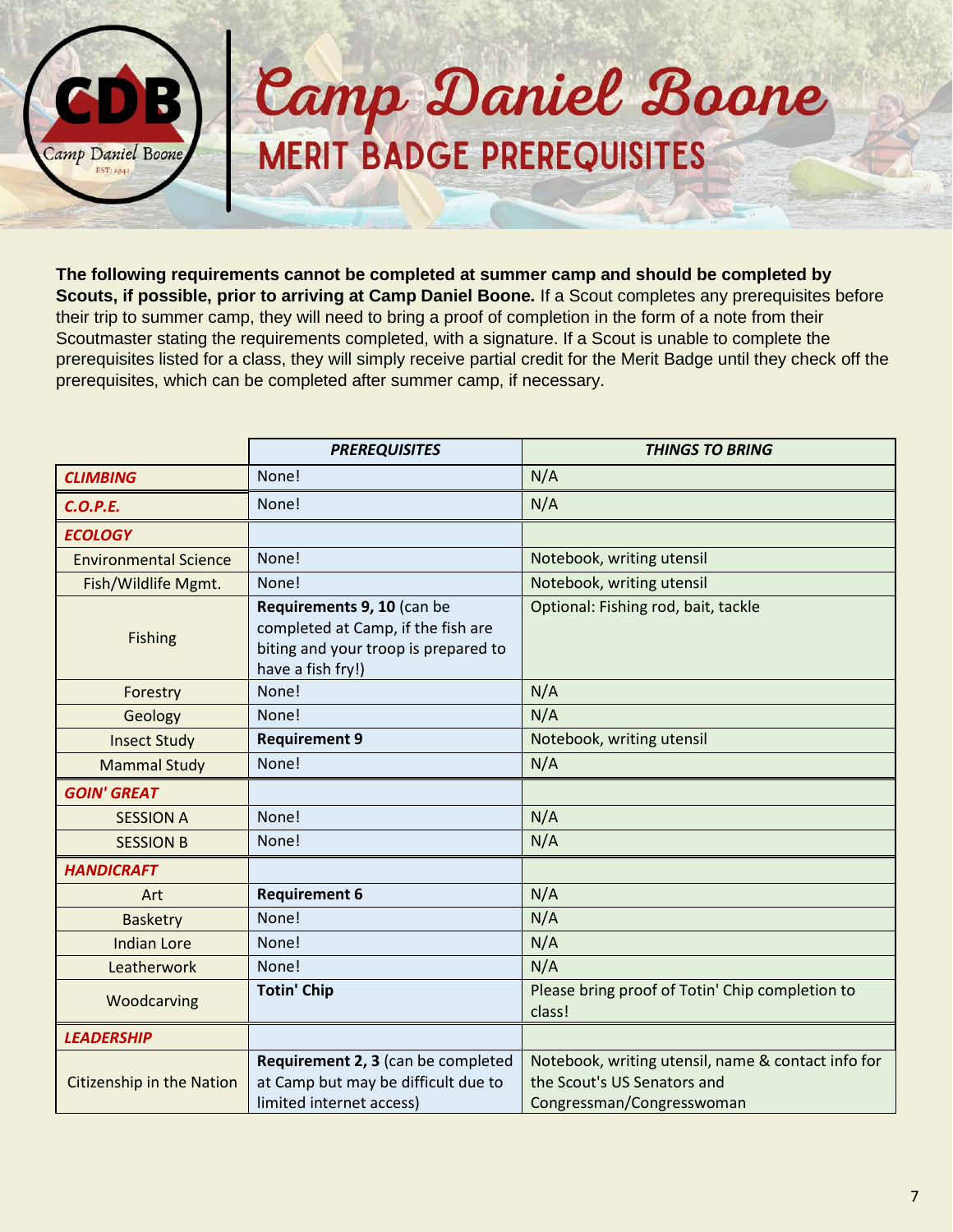|                                      | <b>Requirement 7</b> (may be completed                                   | Notebook, writing utensil                           |  |  |
|--------------------------------------|--------------------------------------------------------------------------|-----------------------------------------------------|--|--|
| Citizenship in the World             | at Camp, if an international Scout or                                    |                                                     |  |  |
|                                      | Staff member is available during                                         |                                                     |  |  |
| Communications                       | your week to speak to the class)<br>Requirement 5, 7, 8                  | Notebook, writing utensil                           |  |  |
|                                      |                                                                          |                                                     |  |  |
| <b>Public Health</b>                 | <b>Requirement 7</b>                                                     | Notebook, writing utensil                           |  |  |
| Music/Theater                        | <b>Music Requirement 3b, Theater</b><br>Requirement 3 (3c and 3d will be | Notebook, writing utensil                           |  |  |
|                                      | completed at Camp)                                                       |                                                     |  |  |
| <b>Public Speaking</b>               | None!                                                                    | Notebook, writing utensil                           |  |  |
| Salesmanship                         | None!                                                                    | Notebook, writing utensil                           |  |  |
| <b>SCOUTCRAFT</b>                    |                                                                          |                                                     |  |  |
| Camping                              | Requirements 3, 4, 5e, 8d, 9a, 9b                                        | N/A                                                 |  |  |
| Cooking                              | Requirement 4, wash your hands!                                          | N/A                                                 |  |  |
|                                      | Requirement 2c, 8b                                                       | If requirement 8b is completed before Camp,         |  |  |
| <b>Emergency Preparedness</b>        |                                                                          | please bring your Emergency Service Pack to class,  |  |  |
|                                      |                                                                          | if able                                             |  |  |
|                                      | <b>Requirement 5</b>                                                     | If requirement 5 is completed before Camp, please   |  |  |
| <b>First Aid</b>                     |                                                                          | bring your First Aid Kit to class, if able.         |  |  |
| Geocaching                           | <b>Requirements 7, 8</b>                                                 | <b>Optional: GPS</b>                                |  |  |
|                                      | Requirement 7 (its best if completed                                     | <b>Optional: Compass</b>                            |  |  |
| Orienteering                         | after a Scout takes this class at                                        |                                                     |  |  |
|                                      | Camp), $9$                                                               |                                                     |  |  |
| Pioneering                           | Basic knowledge of required knots,                                       | N/A                                                 |  |  |
|                                      | lashing, and splicing.                                                   |                                                     |  |  |
| Search/Rescue                        | None!                                                                    | Notebook, writing utensil                           |  |  |
| <b>Wilderness Survival</b>           | <b>Requirement 5</b>                                                     | Survival Kit (Req. 5)                               |  |  |
| <b>SHOOTING SPORTS</b>               |                                                                          |                                                     |  |  |
| Archery                              | None!                                                                    | N/A                                                 |  |  |
| Rifle                                | None!                                                                    | N/A                                                 |  |  |
| Shotgun                              | None!                                                                    | N/A                                                 |  |  |
| S.T.E.M.                             |                                                                          |                                                     |  |  |
| Archaeology                          | None!                                                                    | Notebook, writing utensil                           |  |  |
| Architecture                         | None!                                                                    | Notebook, writing utensil                           |  |  |
| Chemistry                            | None!                                                                    | Notebook, writing utensil                           |  |  |
| <b>Digital Technology</b>            | <b>Requirement 1</b>                                                     | Notebook, writing utensil                           |  |  |
| <b>Electricity &amp; Electronics</b> | None!                                                                    | Notebook, writing utensil                           |  |  |
| <b>Nuclear Science</b>               | <b>Requirement 4</b>                                                     | Notebook, writing utensil                           |  |  |
|                                      | <b>Requirement 1a</b>                                                    | Required: Digital Camera (a cellphone will work for |  |  |
| Photography                          |                                                                          | this, if necessary)                                 |  |  |
| <b>Railroading (AM Session)</b>      | None!                                                                    | Notebook, writing utensil                           |  |  |
| <b>Railroading (PM Session)</b>      | None!                                                                    | Notebook, writing utensil                           |  |  |
| <b>Robotics</b>                      | None!                                                                    | Notebook, writing utensil                           |  |  |
| Signs, Signals & Codes               | None!                                                                    | Notebook, writing utensil                           |  |  |
| <b>Space Exploration</b>             | None!                                                                    | Notebook, writing utensil                           |  |  |